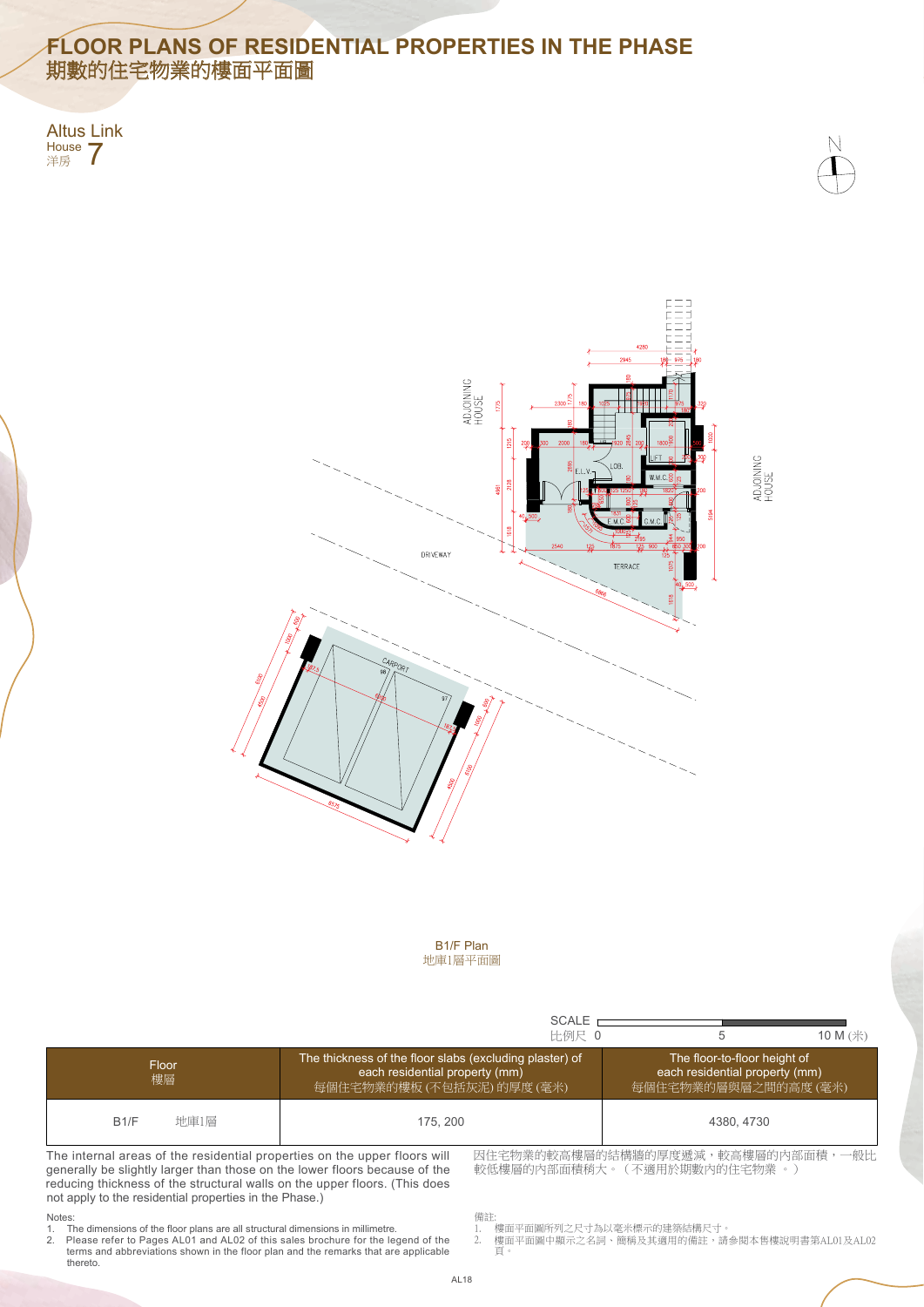

- 1. 樓面平面圖所列之尺寸為以毫米標示的建築結構尺寸。
- 2. 頁。 Please refer to Pages AL01 and AL02 of this sales brochure for the legend of the 2. 樓面平面圖中顯示之名詞、簡稱及其適用的備註,請參閱本售樓說明書第AL01及AL02

# **FLOOR PLANS OF RESIDENTIAL PROPERTIES IN THE PHASE** 期數的住宅物業的樓面平面圖

#### Notes: Notes:

因住宅物業的較高樓層的結構牆的厚度遞減,較高樓層的內部面積,一般比較低樓層的內部面積稍大。(不適用於期數內的住宅物業 。)<br>較低樓層的內部面積稍大。(不適用於期數內的住宅物業 。)<br>1. 樓面平面圖所列之尺寸為以毫米標示的建築結構尺寸。<br>2. 樓面平面圖中顯示之名詞、簡稱及其適用的備註,請參閱本售樓說明書第AL01及AL02<br>頁。 較低樓層的內部面積稍大。(不適用於期數內的住宅物業 。) 較低樓層的內部面積稍大。(不適用於期數內的住宅物業 。)

- 1. The dimensions of the floor plans are all structural dimensions in millimetre.
- 1. The dimensions of the floor plans are all structural dimensions in millimetre.<br>2. Please refer to Pages AL01 and AL02 of this sales brochure for the leţ thereto. thereto. terms and abbreviations shown in the floor plan and the remarks that are applicable terms and abbreviations shown in the floor plan and the remarks that are applicable

The internal areas of the residential properties on the upper floors will The internal areas of the residential properties on the upper floors will generally be slightly larger than those on the lower floors because of the generally be slightly larger than those on the lower floors because of the<br>reducing thickness of the structural walls on the upper floors. (This does not apply to the residential properties in the Phase.) not apply to the residential properties in the Phase.)

| Floor<br>樓層 | The thickness of the floor slabs (excluding plaster) of<br>each residential property (mm)<br> 每個住宅物業的樓板(不包括灰泥)的 <u>厚度(毫米)</u> | The floor-to-floor height of<br>each residential property (mm)<br>每個住宅物業的層與層之間的高度(毫米) |  |
|-------------|-------------------------------------------------------------------------------------------------------------------------------|---------------------------------------------------------------------------------------|--|
| 地下<br>G/F   | 175, 275                                                                                                                      | 4100, 4200, 4550                                                                      |  |
| [樓<br>1/F   | 150, 175, 275                                                                                                                 | 3300, 3400, 3500                                                                      |  |



備註: 備註: